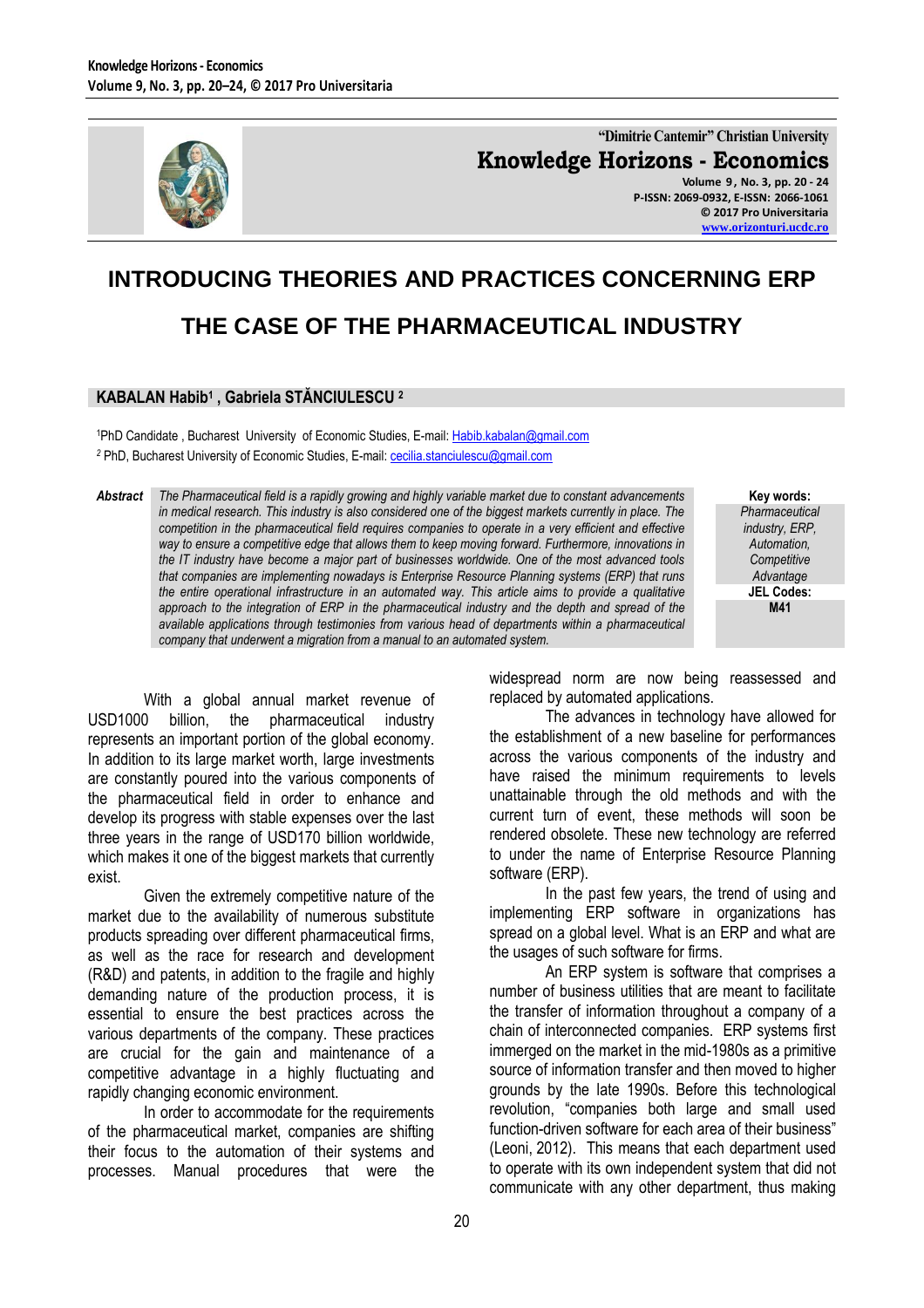the information sharing prone to human error and much less accurate as it had to travel through a number of independent and separate channels controlled by people.

With the new ERP technology, all employees with the proper access are connected to the information center that provides them with the data in real-time and with a complete accuracy.

Instead of having to acquire and implement a number of separate software and programs to run their various departments, companies can now opt for a single solution software that can be implemented across the various departments of the company with varying access rights and processing options.

The main functions that can be found in most ERP systems are:

- Accounting and Finance
- Budgeting
- Distribution
- Supply Chain and Procurement
- Inventory Management
- Manufacturing Schedule
- Material Tracking
- Delivery Management (delivery tracking)
- Customer Feedback
- Sales Functions
- Reverse Logistics

The article focuses on understanding the impact of ERP systems on pharmaceutical companies' performance. The objective is to demonstrate the concepts under which an ERP provides a clear superior solution to the manual techniques.

"Functionally, an ERP system primarily supports the management and administration of the deployment of resources within a single (though possibly multi-site) organization. These resources can be materials, production capacity, human labor, or capital." (Apiyo and Mburu 2014).

ERP systems nowadays have three major functions:

- Supporting the decision making process.
- Processing transactions.
- Combining the different workflows into a single compact process.

"ERP systems provide an enterprise transaction backbone that constitutes the glue between all kinds of best-of-breed solutions for specific processes or business areas" (Akkermans, 2003).

To deal with the overall aspect of the above definitions would lead to a very complex and elaborate study that goes in-depth of the process and its characteristics. The focus in this paper will be oriented towards a qualitative assessment of the benefits of integrating an ERP system with regards to the sales

process, customer service, supply chain, warehousing, and distribution as well as parts of the involvement of the financial department.

To assess the main issues faced by the various departments within a pharmaceutical sales company, individual interviews were conducted with the heads of departments of a pharmaceutical company that opted for the implementation of an ERP system. The company in question is a local subsidiary of a multinational company that manufactures and sells a variety of pharmaceutical products. The company has a national coverage and provides these products to hospitals, pharmacies and dispensaries through its privately owned channels. The interviews focused on the benefits that these supervisors and managers noticed and on the improvement to their departments that are a direct result of this shift from manual to automated systems. The paper will present a qualitative approach to the subject matter and attempt to point out the changes that this company has benefited from.

First on the list is the sales team, which represents the most important aspect for any company. In this case, the sales team is composed of an outdoor sales team known as a commercial team that is responsible for the coverage of pharmacies and dispensaries, as well as a team of medical representatives that are in charge of the hospitals and other non-commercial entities (governmental parties or NGOs). According to the sales manager, the integration of an automated system allowed the sales force to be linked directly and in real time to the company system thus giving it access to important information that is needed during a sales meeting. The system provides stock levels, expiry dates, client credit balance and outstanding dues amongst other items directly onto the personal digital assistant (PDA) of the salesperson, thus cancelling the need to refer back to the company quarters during a sales meeting. This increased the efficiency of the salesperson by reducing the time spent communicating with the company in order to obtain necessary information for each client before or during the sales meeting with the customer. In addition to providing this information, the link between the PDA and the system makes the placement of the customer order a single step process in which the salesperson selects the items required, the quantity and other specifications and with the click of a bottom the order is confirmed on the system and moves along to the next process owner. In comparison, manual methods require the salesperson to fill out a separate text document and send it to the customer services department for processing or contact the customer services department directly to provide them with the customers' request via phone communication. Same thing goes for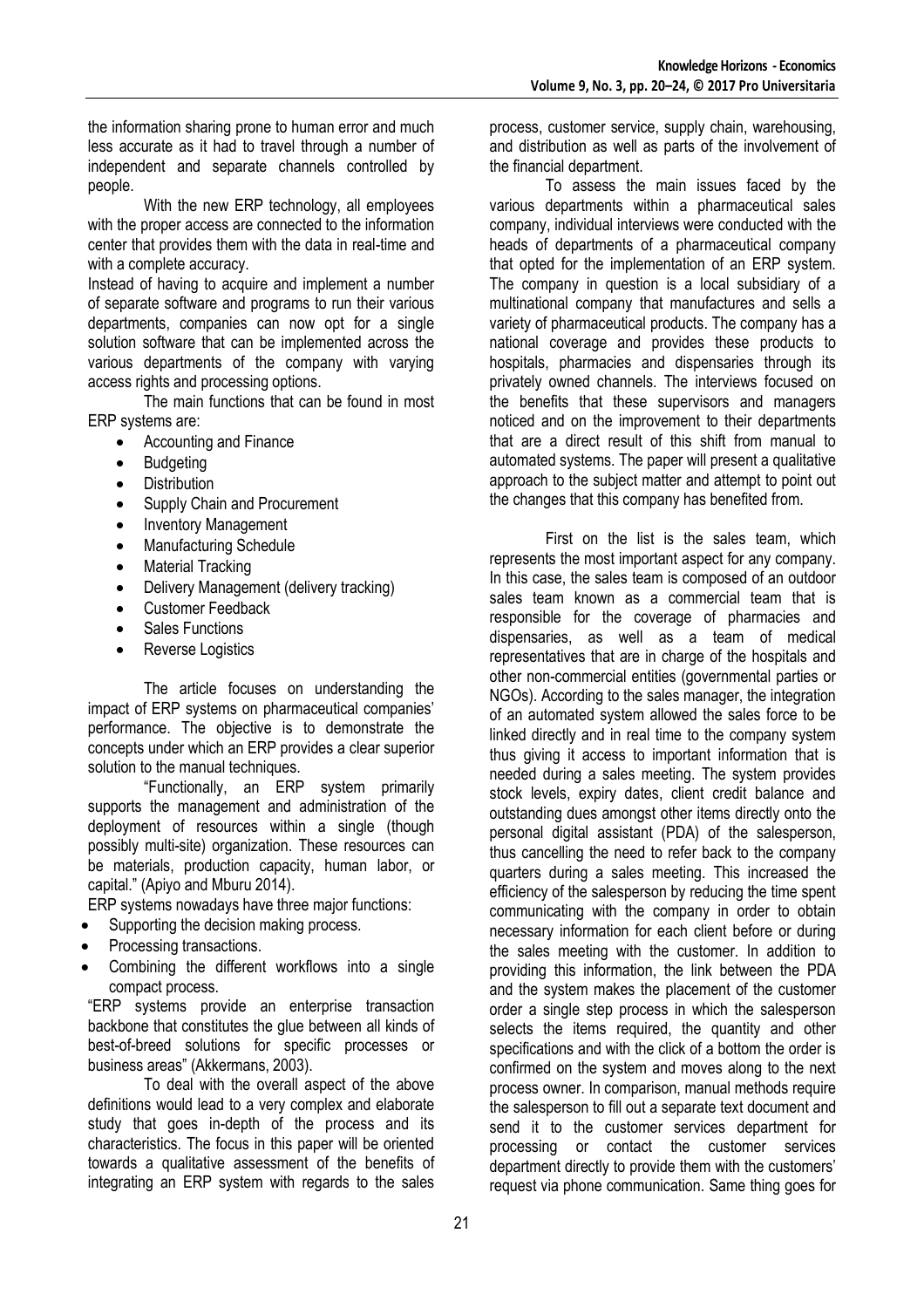the collection of dues; the salesperson has the financial information of the customer available at hand and can confirm instantly the receipt of the payment without having to revert back to the finance department. Another aspect of the improvement, as noted by the sales manager, lies in the process of returning products to the company or reverse logistics. The salesperson is also responsible for the pickup of the items that the customer wishes to return to the company due to expiration, quality issue, wrong order delivery, duplication of request or debt repayment. Under the manual procedures, the salesperson returns the products with a written documentation and the customer services department is in charge of processing these documents in the system before the items can re-enter the inventory. Using the PDA, the items is processed directly to the system by the salesperson, thus reducing to a minimum the time consumption related to the checking of the physical good into the company storage and processing it on the system as well as reducing the multistep process to a single step which reduces the number of people involved in the process thus reducing the possibility of human error.

When moving the attention to the finance department, it was made clear by the financial controller (who in the case of the company being assessed is the head of the financial department) that the system provides a time management advantage as it reduced the duration needed for the financial clearance of customer orders. To clarify, the clearance of an order is the action of providing the approval of the financial department on a request for items by the customer based on the credit history, available balance, dues and payment method of said customer. Following the manual method, each client had to be reviewed individually at each request to ensure the appropriate level of credit allowed as well as the payment history. Under the ERP, the system automatically flags any customer with debt issues or credit surcharge and clears any order that meets the preset conditions. This allows the process to go much faster which affects not only the finance team but also the operations team in charge of storage and distribution as the workflow progresses much faster with minimal delay. On the other hand, as mentioned above, the payments processed directly by the sales team is checked by the finance team and is simply confirmed with comparison to the full data entry process used to occur under the manual processes. The automation also affects other functions of the financial team, but considering that these functions are primarily owned by other departments, they will be mentioned while discussion the respective departments that are the source of the process.

The next interview was conducted with the customer services team leader (CSTL). In addition to the advantages related to request entry on the system and returns previously mentioned in the sales department section a clear change was noted by the CSTL with regards to the complaint and feedback received from the customers. Under manual conditions, any feedback received from the customer, be it a quality issue or a complaint or a notice related to delivery or request placement or credit balance, is noted and sent via mail or through phone call to the related party. The follow up is time consuming and difficult as there no specific time line nor record for the processing of these issues. Using the ERP, the recipient of the feedback inputs it on the system and assigns it to the concerned party. The entire route that this feedback follows is automatically documented and recorded by the system with time-stamps, actions taken, task owners etc. this allows for the immediate finding and resolution of any outstanding issue as well as increase in accountability for all parties involved in this process.

According to the operations manager, another major component of the process that has a large share of the benefit by switching to automation is the supply department. The company has a list of products ranging up to the hundreds. Keeping track of these items on a daily basis is time and effort consuming. The supply chain coordinator, in charge of the supply, had to manually gather stock and inventory information, match them with outstanding products (products ordered from the supplier but not yet received), assess the sales averages while taking into account seasonal items, special circumstances that occurred or that are expected to occur and other issues that affect the sales of pharmaceutical items, and then calculate the needed quantity of each item according to specific guidelines that differ from product to another due to the differences in lead time (time required for the manufacturing of the product), point of origin, expected sales etc. Once this process finalized, these quantities had to be communicated to the supplier or suppliers via email. The confirmation and follow up processes occurred entirely via mail or phone communications. In the midst of this communication, it is important to keep in mind the involvement of the financial department in both sides of the channel for the necessities of approval and clearance of these requests. The aforementioned is subjected to a high degree to human error due to the need to manually determine the requirements and needs as well as the involvement of a number of separate entities with different scopes and targets. The integration of ERPs allows for an automated monitoring system of the stock level in real time, with notifications and alarms presets for each item at the adequate level.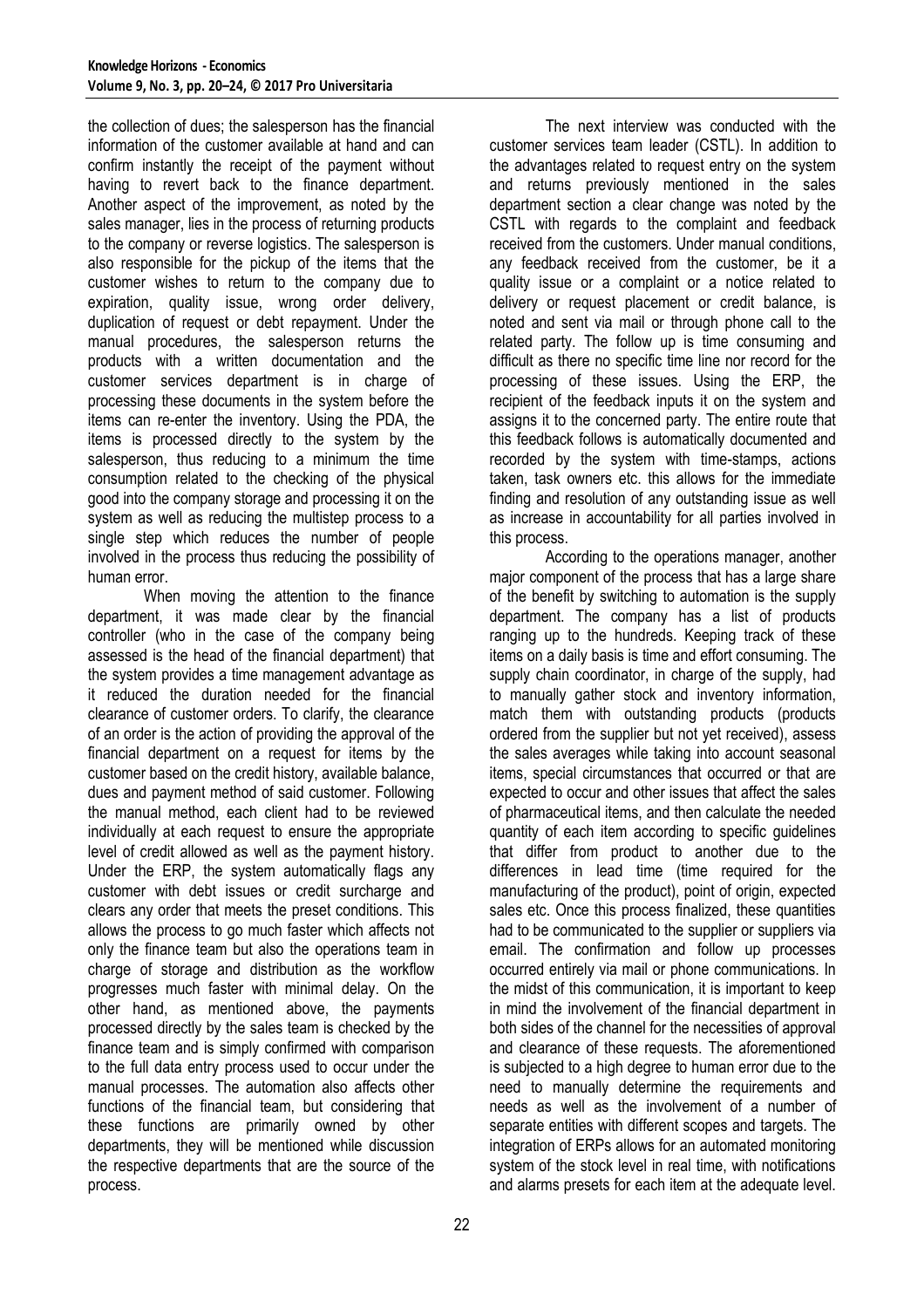Moreover, the system provides the automatically generated assessment of stock levels and products need thus reducing the task required by the supply chain coordinator to the confirmation of the assessment and the adjustment in case of need for particular reasons. Once the assessment confirmed, the system communicates the quantities of products requested to the supplier (that is linked to the system) thus expediting the process of product requesting. The system also allows the supplier to update the status of each order, request and even product in real time thus providing the supply chain coordinator with a continuous flow of information concerning the products needed which allows the various entities involved in the retail process to adjust accordingly.

This step is also linked to the receipt of the products by the storage unit, as the items are invoiced on the system and a detailed list of the items is generated on the ERP by the supplier allowing the warehouse supervisor to confirm the receipt and the integration of the items into the inventory with a simple confirmation click on the computer instead of having to manually enter each product with the related specifications (name, expiry date, quantity etc.). Therefore, upon receiving a shipment from the supplier, and after checking the quantities received with the invoice and shipment manifest, the warehouse supervisor is in charge of simply confirming the receipt as per the list generated on the system by the supplier and in case it is needed to note any missing or damaged items. Another advantage, as pointed out by the Operations Manager, which benefits mostly the storage unit of the company, is that the system is programmed to follow preset rules for the choice of the products to be invoiced to the customers. As a general guideline, products with less than one third of their shelf life are not considered sales adequate and due to the usual rather short shelf life of medicinal products, companies follow the concept of First Expiry First Out (FEFO) when choosing from different batches (a batch is a serial number assigned to a product lot that indicates that all units of this lot have been manufactured at the same time and from the same raw materials mix) of a single product. These rules are set with exceptions made for specific items or customers (based on laws, agreements, rules and regulations) thus eliminating the risk of error with regards to expiry dates (which, as pointed out by the regulatory department, can be an important legal liability to the company in case of error).

Finally, the last department that is positively affected by this upgrade is the distribution unit. During the meeting with the Operations Supervisor, he pointed out that using PDAs similar to those assigned to the sales team but programmed with tools related to the

distribution tasks, organizes the distribution process faster and better than through a manual, human based process. Distributors are assigned a readymade route to follow with each item drop preset on the GPS. This allows for a real time tracking of each package and an approximate estimation of the delivery duration or time. Once the order received by the customer, the distribution notifies the system of the drop, using his PDA. This does not only permit for a better and more accurate follow up of the delivery of products to the right location in the right time lapse but also has a significant effect from a financial point of view. The manual method, due to the lack of other possibilities, sets the start of the value date of the invoice at the moment of issuance of the invoice (the value date is the time frame that the customer has to settle the amount due in the invoice). This moment varies sometimes with a significant degree from the delivery date. Due to this, the customer might have to proceed with the payment of the items he ordered at the end of a period shorter than the actual period he should have benefited from. Using the confirmation of delivery with direct link to the ERP allows the system to identify the exact moment at which the customer receives his products and set the value date accordingly thus avoiding the dissatisfaction of the customer.

As presented above, the integration of automation to pharmaceutical companies is the next step that all companies must take as described by the various heads of departments that we involved in this study. It is the best way to ensure a high quality service and a proper workflow in all aspects of the company. This step does only allow for a better control, a faster response to change and an easier management process but it also reduces drastically the margin of error caused by the human factor while maintaining the accountability of each party involved in the process. From a general point view, the advancements in technology that are witnessed every day have been used to make life easier and more pleasant. Implementing these advancements to the pharmaceutical field is a must for every company that looks to achieve a competitive advantage and provide its customers, internal and external, with the best value possible.